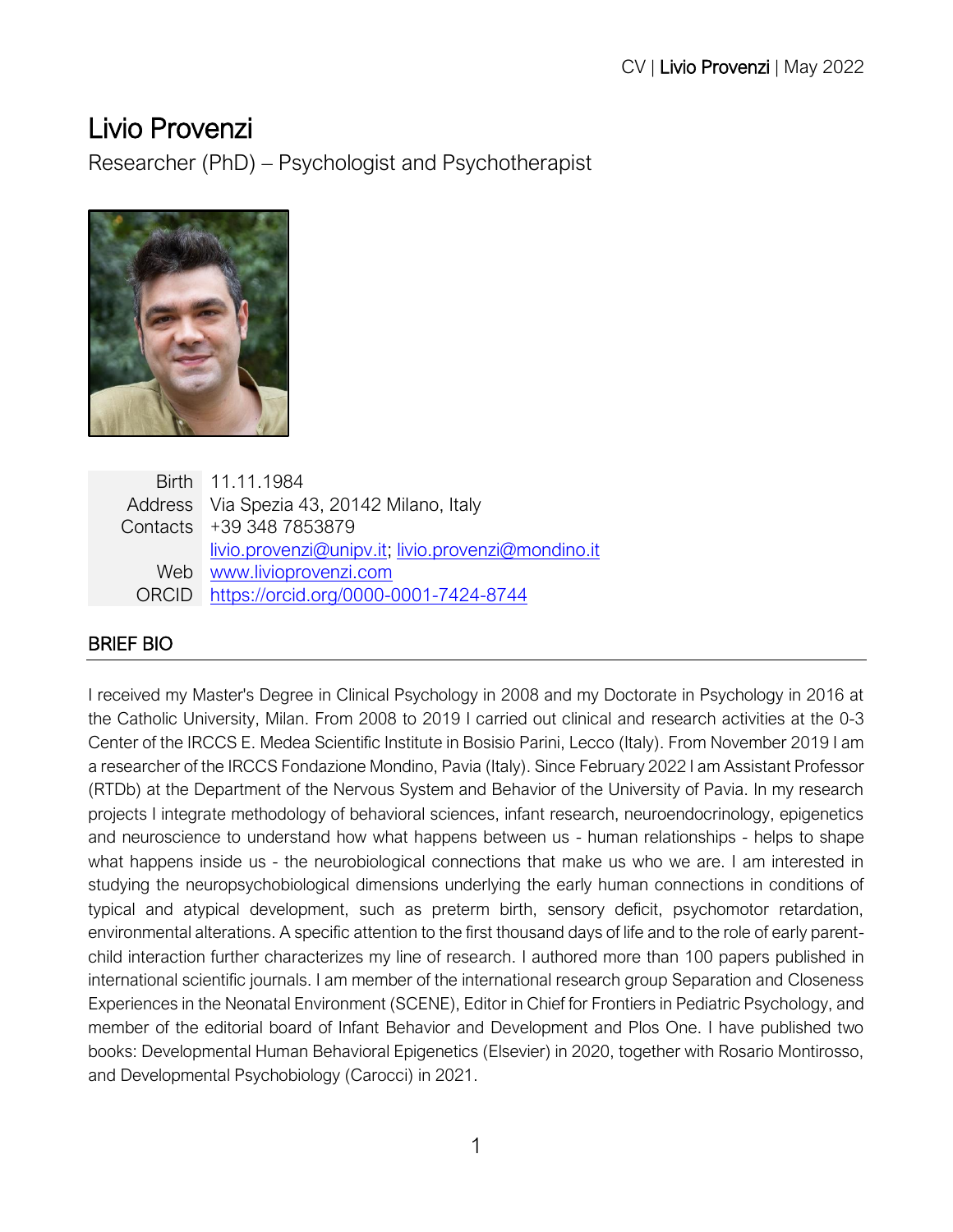# EDUCATION AND TITLES

| 2016 PhD in Psychology                                   |
|----------------------------------------------------------|
| UNIVERSITÀ CATTOLICA, MILANO, ITALY                      |
| 2016 Psychoanalytic training                             |
| SIPRE, MILANO, ITALY                                     |
| 2012 Post-graduate specialty in collaborative assessment |
| THERAPEUTIC ASSESSMENT INSTITUTE, AUSTIN, TX, USA        |
| 2008 Master in Psychology                                |
| UNIVERSITÀ CATTOLICA, MILANO, ITALY                      |
| 2006 Bachelor in Developmental Psychology                |
| UNIVERSITÀ CATTOLICA, MILANO, ITALY                      |
|                                                          |

# RESEARCH EXPERIENCE

| $2022 -$ today Assistant Professor, RTD-b (art. 24 c.3-b L. 240/10) |
|---------------------------------------------------------------------|
| UNIVERSITY OF PAVIA, PAVIA, ITALY                                   |
| $2019 - today$ Senior researcher                                    |
| IRCCS MONDINO FOUNDATION, PAVIA, ITALY                              |
| 2016 – 2019 Post-doc Research Fellow                                |
| SCIENTIFIC INSTITUTE IRCCS E. MEDEA, BOSISIO PARINI, ITALY          |
| 2010 – 2015 Research Assistant / PhD                                |
| SCIENTIFIC INSTITUTE IRCCS E. MEDEA, BOSISIO PARINI, ITALY          |

# TEACHING EXPERIENCE

|                                                                                                         | 2022 – today Biology and Human Development               |  |
|---------------------------------------------------------------------------------------------------------|----------------------------------------------------------|--|
|                                                                                                         | <b>PhD Cognitive Brain Sciences</b>                      |  |
|                                                                                                         | <b>IUSS, PAVIA, ITALY</b>                                |  |
| $2021 -$ today                                                                                          | <b>General Psychology</b>                                |  |
|                                                                                                         | BSc Developmental Psychomotor and Occupational Therapy   |  |
|                                                                                                         | UNIVERSITÀ DI PAVIA, PAVIA, ITALY                        |  |
| $2021 -$ today                                                                                          | Psychometrics                                            |  |
|                                                                                                         | BSc Developmental Psychomotor and Occupational Therapy   |  |
|                                                                                                         | UNIVERSITÀ DI PAVIA, PAVIA, ITALY                        |  |
| $2021 -$ today                                                                                          | Research methodology                                     |  |
|                                                                                                         | Post-graduate specialty in Developmental Neuropsychiatry |  |
|                                                                                                         | UNIVERSITÀ DI PAVIA, PAVIA, ITALY                        |  |
| $2020 -$ today                                                                                          | Developmental Psychobiology                              |  |
|                                                                                                         | MSc Psychology, Neuroscience and Human Sciences          |  |
|                                                                                                         | UNIVERSITÀ DI PAVIA, PAVIA, ITALY                        |  |
| $2020 - 2021$                                                                                           | Methodology of Parent-Infant Observation                 |  |
|                                                                                                         | <b>BSc Psychology</b>                                    |  |
|                                                                                                         | UNIVERSITÀ DI MILANO BICOCCA, MILANO, ITALY              |  |
| $2019 - 2020$                                                                                           | Socio-Emotional Developmental Psychology                 |  |
|                                                                                                         | MSc Developmental Psychology                             |  |
|                                                                                                         | UNIVERSITÀ DI MILANO BICOCCA, MILANO, ITALY              |  |
| Tutor/supervisor for dissertations and internships of more than 20 students and trainees in Psychology. |                                                          |  |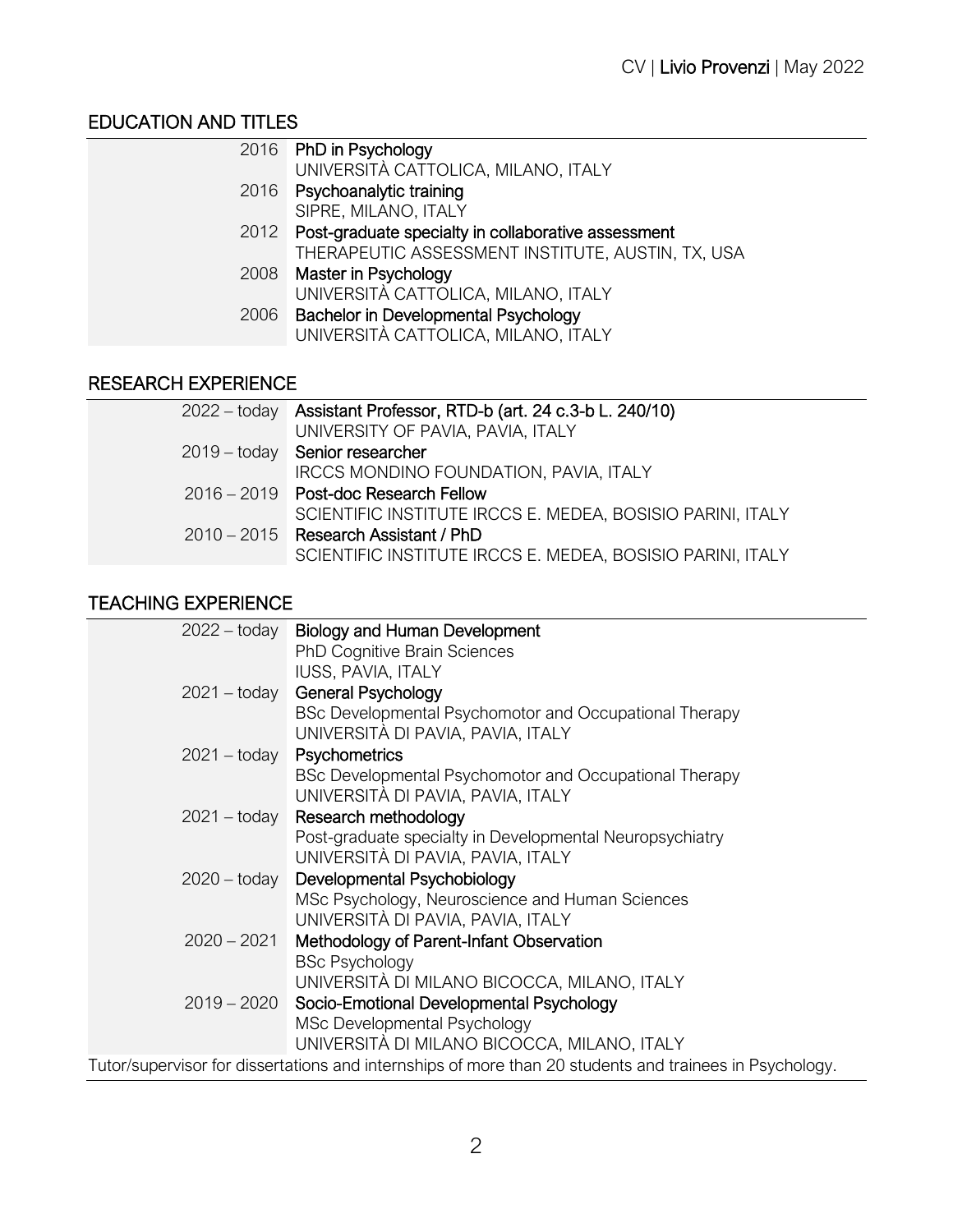# CLINICAL EXPERIENCE

| $2018 - 2020$ | Psychotherapy, private practice        |
|---------------|----------------------------------------|
|               | MILANO, ITALY                          |
|               | $2016 - 2019$ Psychotherapy            |
|               | AGRES ONLUS, MASSINA DI CISLAGO, ITALY |
|               | $2010 - 2015$ Autism therapist         |
|               | AGRES ONLUS, MASSINA DI CISLAGO, ITALY |

# PROFESSIONAL MEMBERSHIPS

| $2022 -$ today | Neuropsychology of Interactions Network (NOI)                             |
|----------------|---------------------------------------------------------------------------|
|                | Research member                                                           |
| $2019 -$ today | Separation and Closeness Experiences in the Neonatal Environment (SCENE)  |
|                | Member of the steering group                                              |
| $2019 -$ today | Fathers in Neonatal Environment, Shaping Salubrious Experiences (FINESSE) |
|                | Research member                                                           |
| $2018 -$ today | International Society of Psychoneuroendocrinology (ISPNE)                 |
|                | Regular member                                                            |
| $2018 -$ today | International Society for Developmental Psychobiology (ISDP)              |
|                | Regular member                                                            |
| $2017 -$ today | Society for Research in Child Development (SRCD)                          |
|                | Regular member                                                            |
| $2017 -$ today | International Congress of Infant Studies (ICIS)                           |
|                | Regular member                                                            |
| $2016 - 2018$  | Italian Society of Relational Psychoanalysis (SIPRe)                      |
|                | Associate member                                                          |
| $2009 -$ today | Italian Board of Licensed Psychologists, Lombardy section (OPL)           |
|                | Regular member                                                            |
|                |                                                                           |

# VISITING SCHOLARSHIPS

| 2019 | Columbia University, New York, USA                |
|------|---------------------------------------------------|
|      | Contacts: Marta Welch, Bob Ludwig                 |
|      | 2017 University of Massachusetts, Boston, USA     |
|      | Contact: Ed Tronick                               |
| 2015 | University of British Columbia, Vancouver, Canada |
|      | Contact: Ruth Grunau, Tim Oberlander              |

# EXPERT ROLES IN THE SCIENTIFIC COMMUNITY

- 2021 **Israel Science Foundation | Peer reviewer for research proposals**
- 2021 Department of Medicine, University of Porto, Portugal | Member of the PhD committee (candidate: Carina Rodrigues)
- 2020 National Research Fund, Luxembourg | Peer reviewer for research proposals
- 2019 National Science Center, Poland | Peer reviewer for research proposals
- 2019 Organization for Health Research and Development, Netherlands | Peer reviewer for research proposals
- 2018 Marie Sklodowska-Curie Individual Fellowships, European Commission | Peer reviewer for research proposals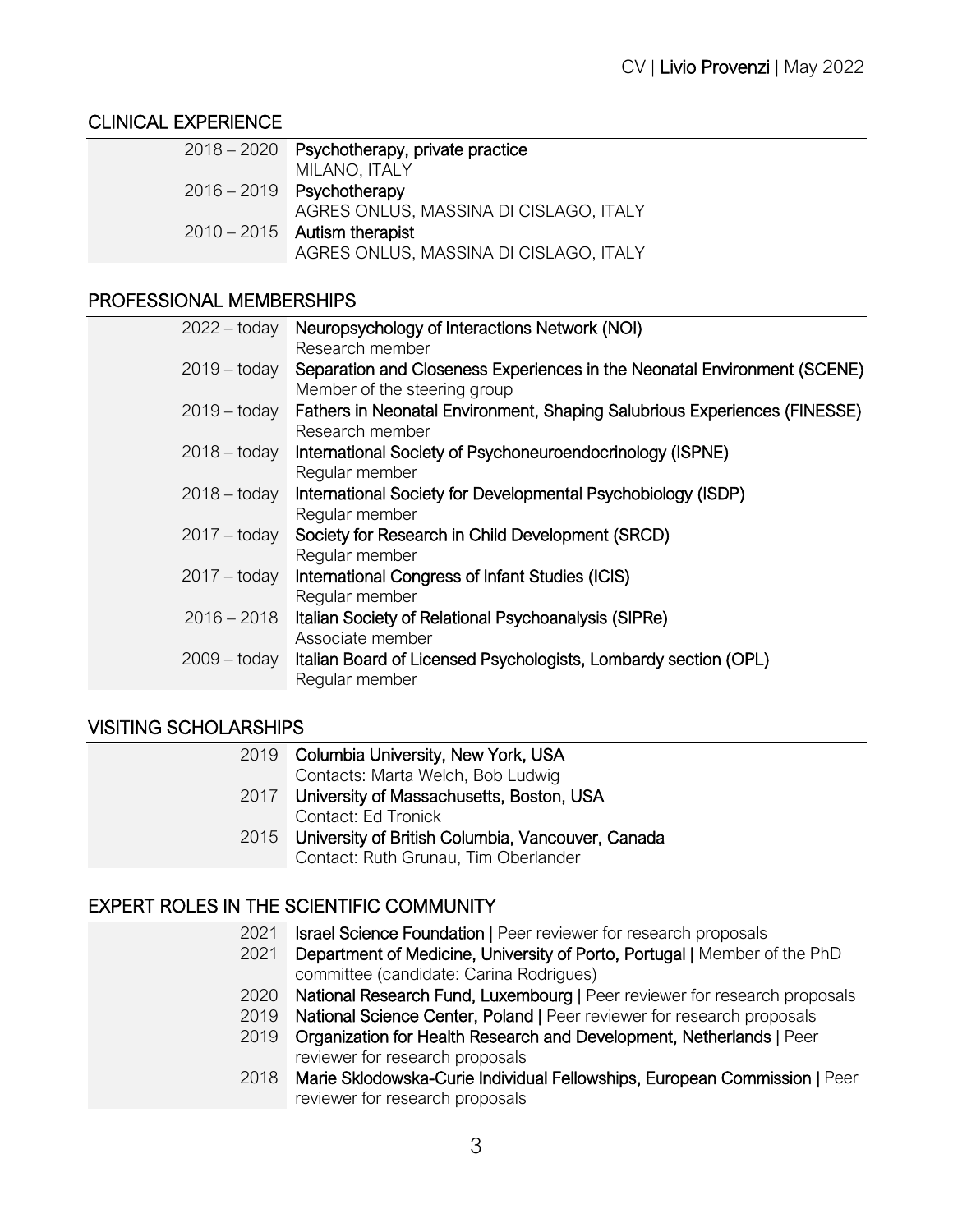# FUNDING AND AWARDS

| 2022 | Banco del Monte di Lombardia                                 |
|------|--------------------------------------------------------------|
|      | 2-BRAINS project [28.594,00 Euros]                           |
| 2021 | Roche "Per la ricerca"                                       |
|      | MOM-COPE project [12 months; 50.000,00 Euros]                |
| 2021 | COVID-19, Tuscany region grant                               |
|      | SPACE-NET project [12 months; 30.000,00 Euros]               |
| 2021 | Acta Paediatrica Foundation                                  |
|      | International Young Investigator Award                       |
| 2019 | International Society for Developmental Psychobiology (ISDP) |
|      | <b>Travel Award</b>                                          |
| 2018 | Pediatric Research journal                                   |
|      | Early Career Investigator                                    |
| 2018 | Journal of Contemporary Psychotherapy                        |
|      | Most Valuable Paper Award                                    |
| 2017 | Ricerca Finalizzata - Ministero della Salute, Italy          |
|      | RF-2016-02361884 (co-PI) [36 months; 450.000,00 Euros]       |
| 2017 | Società Italiana di Medicina Perinatale                      |
|      | Giorgio Pardi Foundation Award                               |
| 2016 | <b>Hacking Health International</b>                          |
|      | <b>Best Innovative Project</b>                               |
| 2015 | Banco del Monte di Lombardia                                 |
|      | Progetto Professionalità Ivano Becchi                        |
|      |                                                              |

# EDITORIAL ROLES

| 2021 – today PLOS ONE |                                                      |
|-----------------------|------------------------------------------------------|
|                       | Academic Editor                                      |
|                       | 2021 - today Frontiers in Pediatric Psychology       |
|                       | Editor in Chief                                      |
|                       | 2018 – today Infant Behavior and Development         |
|                       | Member of the editorial board                        |
|                       | 2017 – 2021 Frontiers in Developmental Psychology    |
|                       | Frontiers in Quantitative Psychology and Measurement |
|                       | Associate Editor                                     |
|                       |                                                      |

Further contributions on publons:<https://publons.com/author/1258787/livio-provenzi#profile>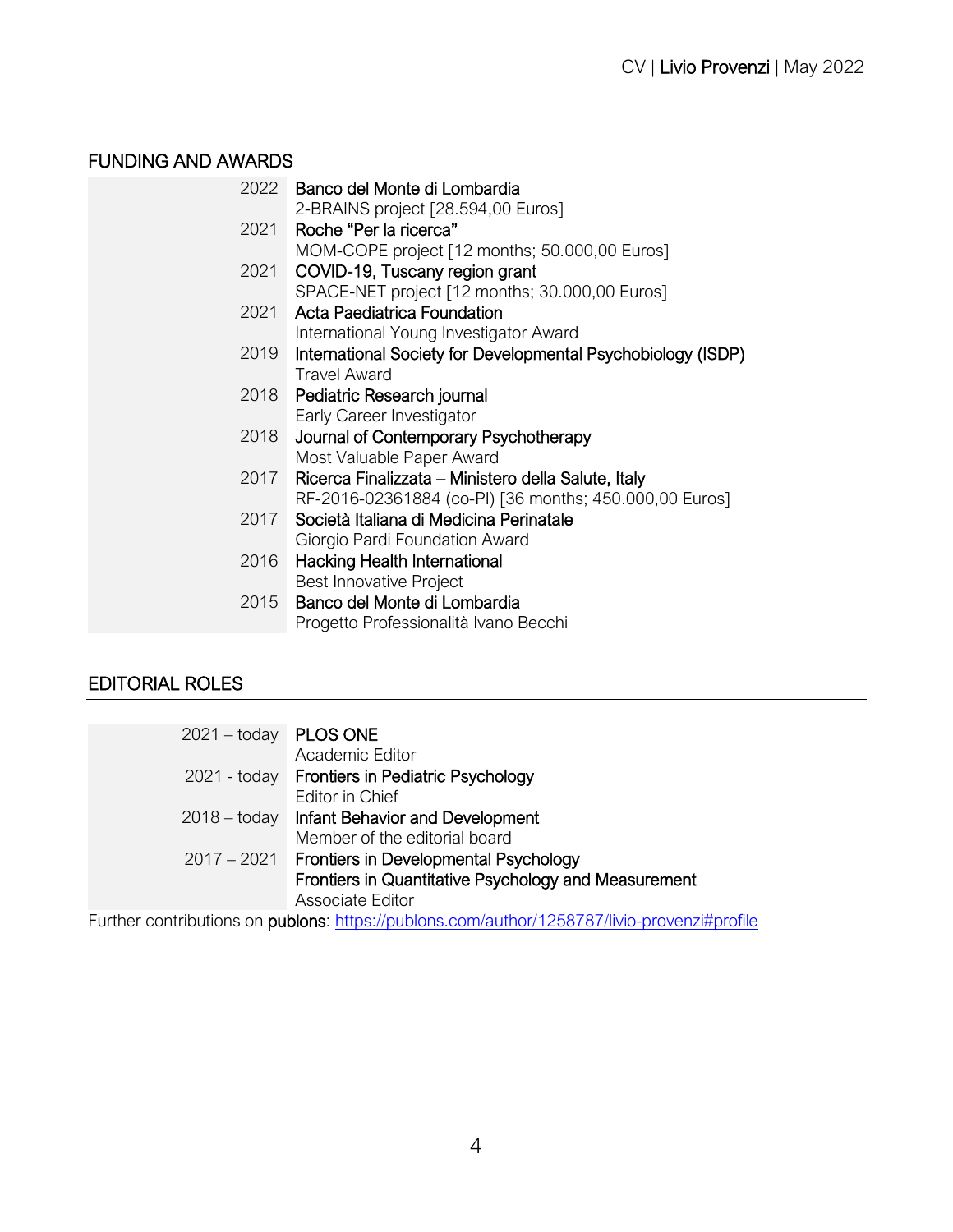#### METRICS OF SCIENTIFIC PRODUCTION



104 papers, 1458 citations, 23 *h*-index, 278 co-authors

COMPLETE LIST OF PUBLICATIONS

#### 2022 & in press

- Capelli E, Grumi S, Fullone E, Rinaldi E, Provenzi L (2022) An update on social touch: How does humans' social nature emerge at the periphery of the body? Rorschachiana, *in press*.
- Grumi S, Capelli E, Giacchero R, Anceresi G, Fullone E, Provenzi L (2022) Exclusive breastfeeding and maternal postnatal anxiety contributed to infants' temperament issues at 6 months of age. Acta Paediatrica, *in press*.
- Grumi S, Pettenati G, Manfredini V, Provenzi L (2022) Flexibility and organization in parent-child interaction through the lens of the dynamic system approach: A systematic review of State Space Grid studies. Infant Behavior and Development, 67, 101722.
- Grumi S, Provenzi L, Aramini V, Dargenio E, Gardani A, Naboni C, Vacchini V, Manfredini V, Pettenati G, Borgatti R (2022) The lockdown experience during the Covid-19 outbreak in parents of children with disabilities: Psychological response and telerehabilitation | L'esperienza del lockdown durante l'emergenza Covid-19 in genitori di bambini con disabilità Risposta psicologica e intervento di tele-riabilitazione. Psicologia Clinica dello Sviluppo, 26, 101-124.
- Provenzi L, Grumi S (2022) The need to study developmental outcomes of children born during the COVID-19 pandemic. JAMA Pediatrics, 176(1), 103.
- Provenzi L, Grumi S, Altieri L, Bensi G, Bertazzoli E, Biasucci G, Cavallini A, Decembrino L, Falcone R, Freddi A, Gardella B, Giacchero R, Giorda R, Grossi E, Guerini P, Magnani ML, Martelli P, Motta M, Nacinovich R, Pantaleo D, Pisoni C, Prefumo F,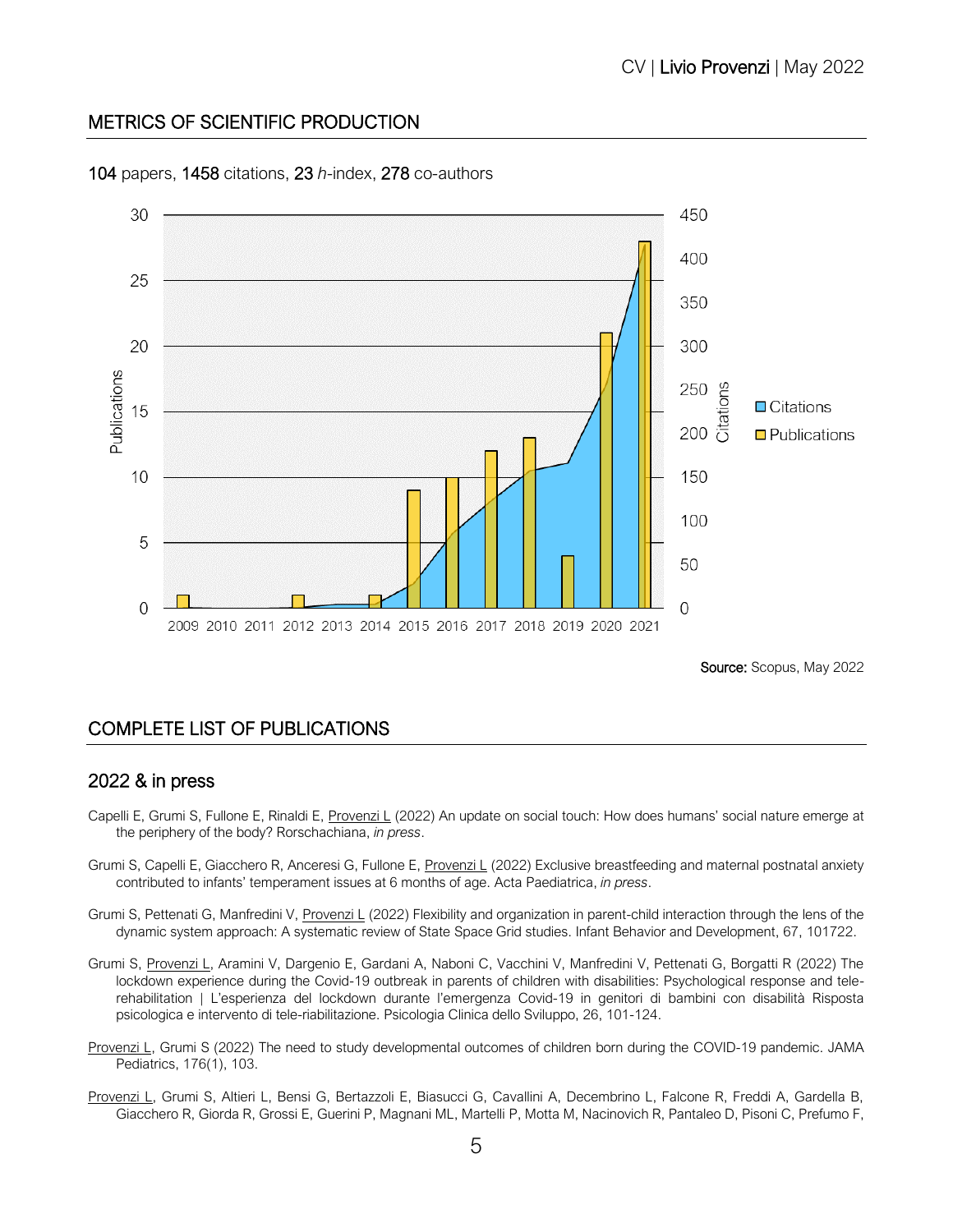Riva L, Scelsa B, Spartà MV, Spinillo A, Vergani P, Orcesi S, Borgatti R, MOM-COPE Study Group (2021) Prenatal maternal stress during the COVID-19 pandemic and infant regulatory capacity at 3 months: A longitudinal study. Development and Psyhopathology, *in press*.

- Provenzi L, Grumi S, Rodrigo MJ (2022) Editorial: Neural and epigenetic factors in parenting, individual differences and dyadic processes. Brain Sciences, 12, 478.
- Romaniello R, Gagliardi C, Desalvo P, Provenzi L, Battini R, Bertini E, Bonati MT, Briguglio M, D'Arrigo S, Dotti MT, Giordano L, Macaluso C, Moroni I, Nuovo S, Santucci M, Signorini S, Stanzial F, Valente EM, Borgatti R (2021) Challenges and resources in adult life with Joubert Syndrome: Issues from an international classification of functioning (ICF) perspective. Disability and Rehabilitation, *in press*.
- Varesio C, Zanaboni MP, Pasca L, Provenzi L, Ferraris C, Tagliabue A, Pezzotti E, Carpani A, Veggiotti P, De Giorgis V (2021) Novel insights into GLUT1 Deficiency Syndrome: Screening for emotional and behavioral problems in youths following ketogenic diet. Minerva Pediatrics, *in press*.

- Bader LR, Tan L, Gonzalez R, Saini EK, Bae Y, Provenzi L, Volling BL (2021) Adrenocortical interdependence in father-infant and mother-infant dyads: Attunement or something more? Developmental Psychobiology, 63, 1534-1548.
- Barello S, Savarese M, Giusti L, Brambilla M, Scotto di Minico G, Provenzi L (2021) More than words: Methodological potentials of graphical elicitation with parents of preterm infants. Minerva Pediatrics, 73(4), 307-315.
- Baschenis IMC, Farinotti L, Zavani E, Grumi S, Bernasconi P, Rosso E, Provenzi L, Borgatti R, Termine C, Chiappedi M (2021) Reading skills of children with dyslexia improved less than expected during the COVID-19 lockdown in Italy. Children, 8, 560.
- Berretta E, Guida E, Forni D, Provenzi L (2021) Glucocorticoid receptor gene (NR3C1) methylation during the first 1000 days: Environmental exposures and developmental outcomes. Neuroscience and Biobehavioral Reviews, 125, 493-502.
- Caporali C, Pisoni C, Naboni C, Provenzi L, Orcesi S (2021) Challenges and opportunities for early intervention and neurodevelopmental follow-up in preterm infants during COVID-19 pandemic. Child Care Health and Development, 47, 140- 141.
- Desmarais E, Brown K, Campbell K, French B, Putnam S, Casalin S, Linhares MBM, Lecannelier F, Wang Z, Raikkonen K, Heinonen K, Tuovinen S, Montirosso R, Provenzi L, Park SY, Han SY, Lee EG, Huitron B, de Weerth C, Beijers R, Majdandzic M, Benga O, Slobodskaya H, Kozlova E, Gonzalez-Salinas C, Acar I, Ahmetoglu E, Gartstein M (2021) Links between television exposure and toddler dysregulation: Does culture matter? Infant Behavior and Development, 63, 101557.
- Fumagalli M, Provenzi L, Sorrentino G, Ciceri F, Fontana C, Passera S, Moncecchi M, Plevani L, Laquintana D, Borgatti R, Mosca F, Montirosso R (2021) Self-report and biological indexes of work-related stress in neonatal healthcare professionals. A repeated-measures observational study. Advances in Neonatal Care, 21, E120-E128.
- Grumi S, Borgatti R, Provenzi L (2021) Supporting Parenting at Home-Empowering Rehabilitation through Engagement (SPHERE): study protocol for a randomized control trial. BMJ Open, 11, e051817.
- Grumi S, Cappagli G, Aprile G, Mascherpa E, Gori M, Provenzi L, Signorini S (2021) Togetherness, beyond the eyes: A systematic review on the interaction between visually impaired children and their parents. Infant Behavior and Development, 64, 101590.
- Grumi S, Provenzi L, Accorsi P, Biasucci G, Cavallini A, Decembrino L, Falcone R, Fazzi EM, Gardella B, Giacchero R, Guerini P, Grossi E, Magnani ML, Mariani EM, Nacinovich R, Pantaleo D, Pisoni C, Prefumo F, Sabatini C, Scelsa B, Spartà MV, Spinillo A, Giorda R, Orcesi S, Borgatti R (2021) Depression and anxiety in pregnant women during the COVID-19 outbreak in Italy: The role of emotional stress and social support. Frontiers in Psychiatry, 12, 1513.
- Grumi S, Provenzi L, Gardani A, Aramini V, Dargenio E, Naboni C, Vacchini V, Borgatti R, EnFORCE Group (2021) Rehabilitation services lockdown during the COVID-19 emergency: the mental health response of caregivers of children with neurodevelopmental disabilities. Disability and Rehabilitation, 43, 27-32.
- Grumi S, Saracino A, Volling B, Provenzi L (2021) A systematic review of human paternal oxytocin: Insights into the methodology and what we know so far. Developmental Psychobiology, 63, 1330-1344.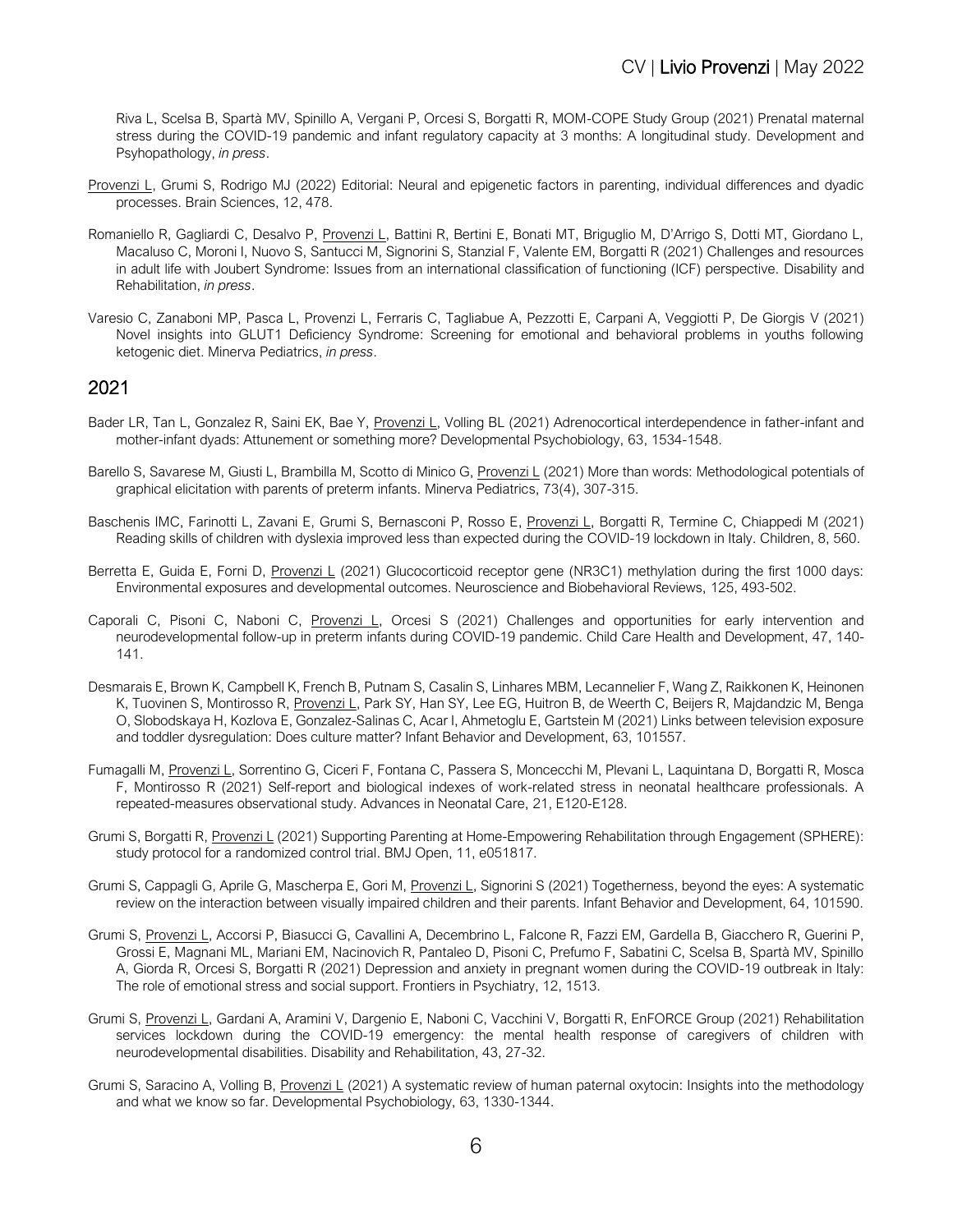- Mensi MM, Orlandi M, Rogantini C, Provenzi L, Chiappedi M, Criscuolo M, Castiglioni MC, Zanna V, Borgatti R (2021) Assessing family functioning before and after an integrated multidisciplinary family treatment for adolescents with restrictive eating disorders. Frontiers in Psychiatry, 12, 653047.
- Mensi MM, Rogantini C, Provenzi L, Borgatti R (2021) Rating behavioral problems in adolescent eating disorders: Parent-child differences. Psychiatry Research, 298, 113836.
- Parravicini S, Provenzi L, Barello S, Nania T, Grumi S, Rinaldi E, Orcesi S, Borgatti R (2021) The experience of child neuropsychiatry residents who volunteered in Italian COVID-19-designated hospitals. Academic Psychiatry, 45, 587-592.
- Pisoni C, Provenzi L, Moncecchi M, Caporali C, Naboni C, Stronati M, Montirosso R, Borgatti R, Orcesi S (2021) Early parenting intervention promotes 24-month psychomotor development in preterm children. Acta Paediatrica, 110, 101-108.
- Provenzi L (2021) The burden of Europe's immigration crisis on mother-child healthcare services and opportunities for culturally sensitive family-centred care. Acta Paediatrica, 110, 19-21.
- Provenzi L, Borgatti R (2021) Potentials of telerehabilitation for families of children with special health care needs during the coronavirus disease 2019 emergency. JAMA Pediatrics, 175, 105.
- Provenzi L, Grumi S, Gardani A, Aramini V, Dargenio E, Naboni C, Vacchini V, Borgatti R, EnFORCE Group (2021) Italian parents welcomed a telehealth family-centred rehabilitation programme for children with disability during COVID-19 lockdown. Acta Paediatrica, 110, 194-196.
- Provenzi L, Grumi S, Rinaldi E, Giusti L (2021) The porridge-like framework: A multidimensional guidance to support parents of children with developmental disabilities. Research in Developmental Disabilities, 117, 104048.
- Provenzi L, Lindstedt J, De Coen K, Gasparini L, Peruzzo D, Grumi S, Arrigoni F, Ahlqvist-Bjorkroth S (2021) The paternal brain in action: A review of human fathers' fMRI brain responses to child-related stimuli. Brain Sciences, 11, 816.
- Provenzi L, Mambretti F, Villa M, Grumi S, Citterio A, Bertazzoli E, Biasucci G, Decembrino L, Falcone R, Gardella B, Longo R, Nacinovich R, Pisoni C, Prefumo F, Orcesi S, Scelsa B, Giorda R, Borgatti R, MOM-COPE Study Group (2021) Hidden pandemic: COVID-19-related stress, *SLC6A4* methylation, and infants' temperament at 3 months. Scientific Reports, 11, 15658.
- Rabie D, Provenzi L, Matta N, Montirosso R (2021) Stress and perceived support in mothers of infants admitted to the neonatal intensive care unit in Egypt. A global, 21, E101-E109.
- Rogantini C, Provenzi L, Mensi MM (2021) Prioritizing family-centered mental health care for pediatric patients with eating disorders. JAMA Pediatrics, 175, 324.
- Tronick E, Grumi S, Provenzi L (2021) The three-plague nature of COVID-19 pandemic: Implications for women and children and exposure to violence. Pediatric Emergency Care, 37, e89-e90.
- Zanaboni MP, Pasca L, Villa BV, Faggio A, Grumi S, Provenzi L, Varesio C, De Giorgis V (2021) Characterization of speech and language phenotype in GLUT1DS. Children, 8, 344.

Caporali C, Pisoni C, Gasparini L, Ballante E, Zecca M, Orcesi S, Provenzi L (2020) A global perspective on parental stress in the neonatal intensive care unit: a meta-analytic study. Journal of Perinatology, 40, 1739-1752.

- Cassiano R, Provenzi L, Linhares MB, Gaspardo C, Montirosso R (2020) Does preterm birth affect child temperament? A metaanalytic study. Infant Behavior and Development, 58, 101417.
- Dallavalle G, Pezzotti E, Provenzi L, Toni F, Carpani A, Borgatti R (2020) Migraine Symptoms Improvement During the COVID-19 Lockdown in a Cohort of Children and Adolescents. Frontiers in Neurology, 11, 579047.
- Mensi MM, Rogantini C, Nacinovich R, Riva A, Provenzi L, Chiappedi M, Balottin U, Borgatti R (2020) Clinical features of adolescents diagnosed with eating disorders an at risk for psychosis. European Psychiatry, 63(1), e80.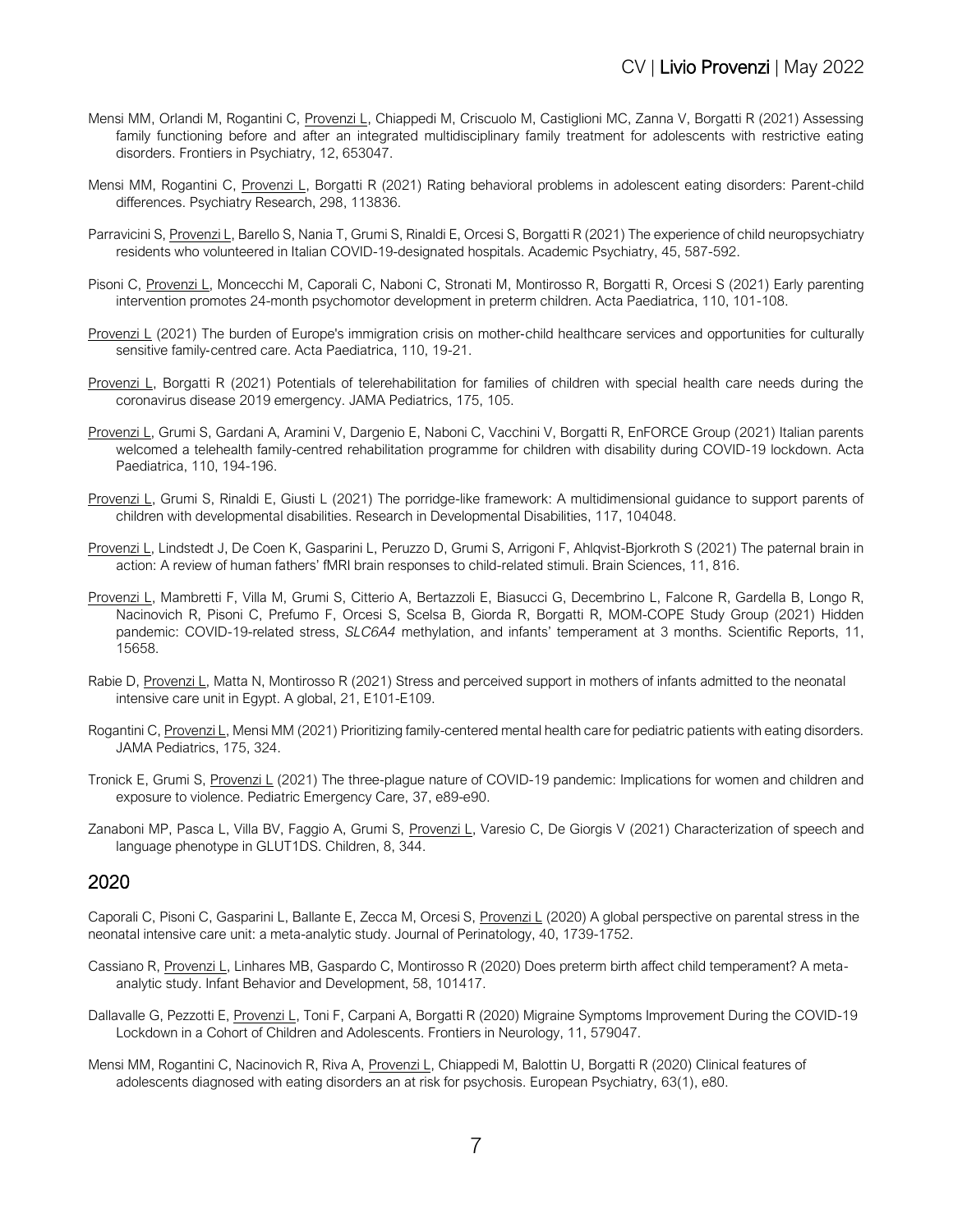- Montirosso R, Rosa E, Giorda R, Fazzi E, Orcesi S, Cavallini A, Provenzi L, Early Intervention Study Group (2020) Early Parenting Intervention – Biobehavioral Outcomes in infants with neurodevelopmental Disabilities (EPI-BOND): Study protocol for an Italian multicenter randomized controlled trial. BMJ Open, 10, e035249.
- Provenzi L, Barello S (2020) The Science of the Future: Establishing a Citizen-Scientist Collaborative Agenda after Covid-19. Frontiers in Public Health, 8, 282.
- Provenzi L, Baroffio E, Ligabue S, Borgatti R (2020) The little professor and the virus. Scaffolding children's meaning making during the COVID-19 emergency. Frontiers in Psychiatry, 11, 817.
- Provenzi L, Brambilla M, Scotto di Minico G, Montirosso R, Borgatti R (2019) Maternal caregiving and DNA methylation in human infants and children: Systematic review. Genes, Brain and Behavior, 19(3), e12616.
- Provenzi L, Fumagalli M, Scotto di Minico G, Giorda R, Morandi F, Sirgiovanni I, Schiavolin P, Mosca F, Borgatti R, Montirosso R (2020) Pain‐related increase in serotonin transporter gene methylation associates with emotional regulation in 4.5‐year‐old preterm‐born children. Acta Paediatrica, 109, 1166-1174.
- Provenzi L, Giusti L, Caglia M, Rosa E, Mascheroni E, Montirosso R (2020) Evidence and open questions for the use of videofeedback interventions with parents of children with neurodevelopmental disabilities. Frontiers in Psychology, 11, 1374.
- Provenzi L, Grumi S, Borgatti R (2020) Alone with the kids: Tele-medicine for children with special healthcare needs during COVID-19 emergency. Frontiers in Psychology, 11, 2193.
- Provenzi L, Grumi S, Giorda R, Biasucci G, Bonini R, Cavallini A, Decembrino L, Drera B, Falcone R, Fazzi E, Gardella B, Giacchero R, Nacinovich R, Pisoni C, Prefumo F, Scelsa B, Spartà MV, Veggiotti P, Orcesi S, Borgatti R, MOM-COPE Group (2020) Measuring the outcomes of maternal COVID-19-related prenatal exposure (MOM-COPE): Study protocol for a multicentric longitudinal project. BMJ Open, 10, e044585.
- Provenzi L, Montirosso R, Tronick E (2020) Editorial: Risk and Protective Factors Associated with Early Adversity and Development: Evidence from Human and Animal Research. Frontiers in Psychology, 10, 2906.
- Provenzi L, Rosa E, Visintin E, Mascheroni E, Guida E, Cavallini A, Montirosso R (2020) Understanding the role and function of maternal touch in infants with neurodevelopmental disabilities. Infant Behavior and Development, 58, 101420.
- Provenzi L, Tronick E (2020) The power of disconnection during the Covid-19 emergency: From isolation to reparation. Psychological Trauma: Theory, Research, Practice, and Policy, 12(S1), S252-S254.
- Thomson G, Flacking R, George K, Feeley N, Haslund-thomsen H, De Coen K, Schmied V, Provenzi L, Rowe J (2020) Parents' experiences of emotional closeness to their infants in the neonatal unit: A meta-ethnography. Early Human Development, 149, 105155.
- Varesio C, Provenzi L, Donetti Dontin S, Zanaboni MP, Pasca L, Veggiotti P, De Giorgis V (2020) Pathways to quality of life in adolescents with genetic generalized epilepsy: The role of seizure features and affective symptoms. Epilepsy & Behavior, 109, 107115.

- Cavallini A, Provenzi L, Scotto di Minico G, Sacchi D, Gavazzi L, Amorelli V, Borgatti R (2019) Functional Evaluation of Eating Difficulties Scale (FEEDS) to predict oral motor skills in infants with neurodevelopmental disorders: A longitudinal study. Developmental Medicine & Child Neurology, 61, 813-819.
- Montirosso R, Piazza C, Giusti C, Provenzi L, Ferrari P, Reni G, Borgatti R (2019) Exploring the EEG mu rhythm associated with observation and execution of a goal-directed action in 14-month-old preterm infants. Scientific Reports, 9, 8975.
- Provenzi L, Giorda R, Fumagalli M, Brambilla M, Mosca F, Borgatti R, Montirosso R (2019) Telomere length and salivary cortisol stress reactivity in very preterm infants. Early Human Development, 129, 1-4.
- Provenzi L, Giusti L, Fumagalli M, Frigerio S, Morandi F, Borgatti R, Mosca F, Montirosso R (2019) The dual nature of hypothalamic-pituitary-adrenal axis regulation in dyads of very preterm infants and their mothers. Psychoneuroendocrinology, 100, 172-179.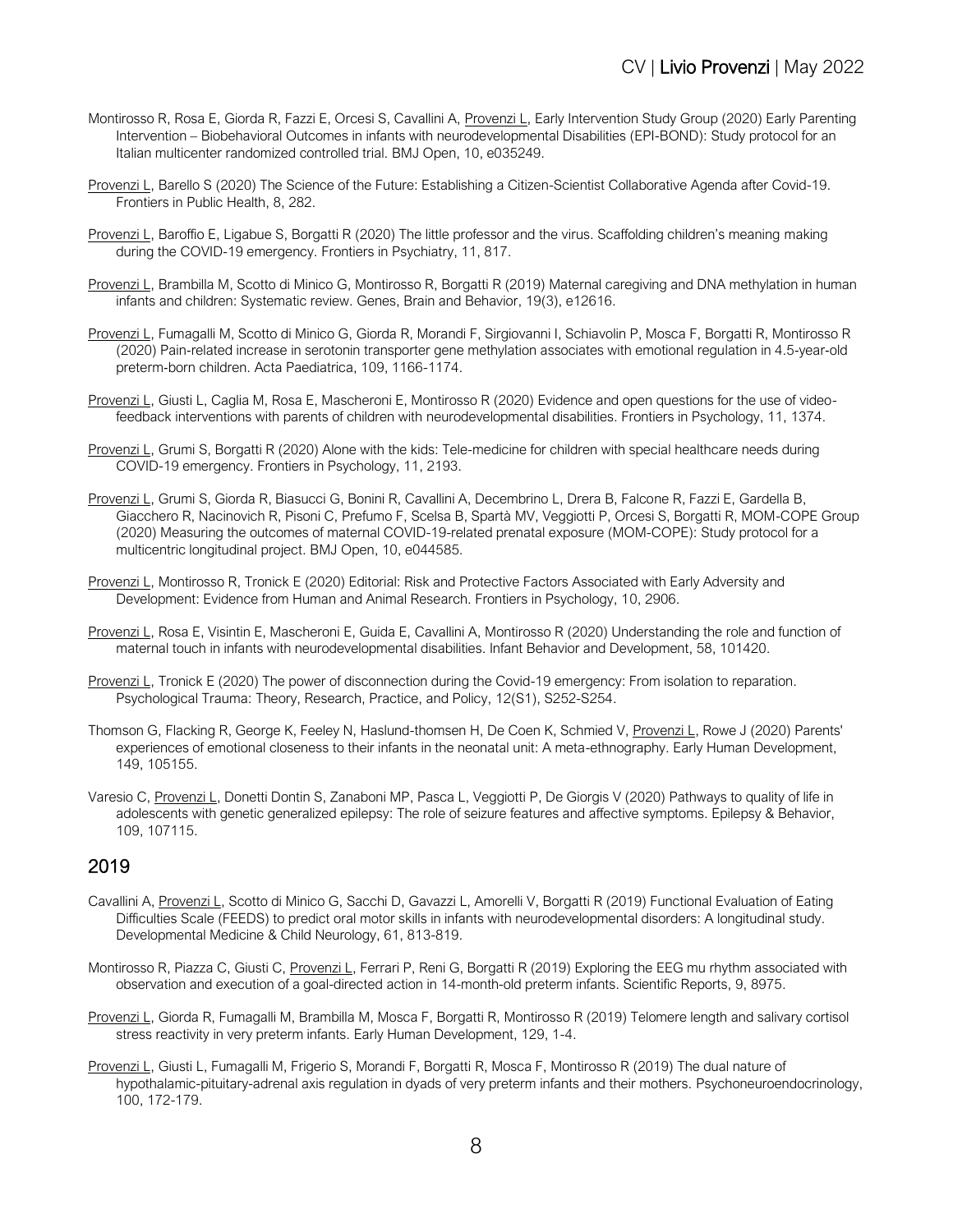- Cassiano RGM, Provenzi L, Linhares MBM, Gaspardo CM, Montirosso R (2018). Maternal sociodemographic factors differentially affect the risk of behavioral problems in Brazilian and Italian preterm toddlers. Infant Behavior & Development, 50, 165-173.
- Fumagalli M, Provenzi L, De Carli P, Dessimone F, Sirgiovanni I, Giorda R, Cinnante C, Squarcina L, Pozzoli U, Triulzi F, Brambilla P, Borgatti R, Mosca F, Montirosso R (2018). From early stress to 12-month development in very preterm infants: Preliminary findings on epigenetic mechanisms and brain growth. PLoS One 13(1), e0190602.
- Giusti L, Provenzi L, Montirosso R (2018) The face-to-face still-face (FFSF) paradigm in clinical settings: Socio-emotional regulation assessment and parenta support with infants with neurodevelopmental disabilities. Frontiers in Psychology, 9, 789.
- Longoni L, Provenzi L, Cavallini A, Sacchi D, Scotto di Minico G, Borgatti R (2018) Predictors and outcomes of the Neonatal Oral Motor Assessment Scale (NOMAS) performance: A systematic review. European Journal of Pediatrics, 177, 665-673.
- Provenzi L (2018) Early Career Investigator Highlight June. Pediatric Research, 83, 1086.
- Provenzi L, Brambilla M, Borgatti R, Montirosso R (2018) Methodological challenges in developmental human behavioral epigenetics: Insights into study design. Frontiers in Behavioral Neuroscience, 12, 286.
- Provenzi L, Broso S, Montirosso R (2018). Do mothers sound good? A systematic review of the effects of maternal voice exposure on preterm infants' development. Neuroscience & Biobehavioral Reviews, 88, 42-50.
- Provenzi L, De Carli P, Fumagalli M, Giorda R, Casavant S, Beri S, Citterio A, Morandi F, Mosca F, Borgatti R, Montirosso R (2018) Very preterm birth is associated with PLAGL1 gene hypo-methylation at birth and discharge. Epigenomics, 10(8), 1121-1130.
- Provenzi L, Giorda R, Fumagalli M, Pozzoli U, Morandi F, Scotto di Minico G, Mosca F, Borgatti R, Montirosso R (2018). Pain exposure associates with telomere length erosion in very preterm infants. Psychoneuroendocrinology, 89, 113-119.
- Provenzi L, Guida E, Montirosso R (2018). Preterm Behavioral Epigenetics: A systematic review. Neuroscience & Biobehavioral Reviews, 84, 262-271.
- Provenzi L, Olson K, Giusti L, Montirosso R, DeSantis A, Tronick E (2018). NICU Network Neurobehavioral Scale: 1-month normative data and variation from birth to 1 month. Pediatric Research, 83, 1104-1109.
- Provenzi L, Scotto di Minico, G., Giusti L, Guida E, Müller, M (2018). Disentangling the dyadic dance: Theoretical, methodological and outcomes systematic review of mother-infant dyadic processes. Frontiers in Psychology, 9, 348.

- Barello S, Graffigna G, Pitacco G, Mislej M, Cortale M, Provenzi L (2017). An educational intervention to train professional nurses in promoting patient engagement: A pilot feasibility study. Frontiers in Psychology, 7, 2020.
- Cavallini A, Provenzi L, Sacchi D, Longoni L, Borgatti R (2017). The Functional Evaluation of Eating Difficulties Scale (FEEDS): Study protocol and validation in infants with neurodevelopmental impairments and disabilities. Frontiers in Pediatrics, 5, 273.
- Giusti L, Provenzi L, Tavian D, Missaglia S, Butti N (2017). The BDNFval66met polymorphism and individual differences in temperament in 4-month-old infants: A pilot study. Infant Behavior and Development, 47, 22-26.
- Graffigna G, Barello S, Riva G, Savarese, M, Menichetti J, Castelnuovo G, Corbo M, Tzannis A, Aglione A et al (2017). Fertilizing a patient engagement ecosystem to innovate healthcare: toward the first Italian consensus conference on patient engagement. Frontiers in Psychology, 8(812).
- Provenzi L, Barello S, Saettini F, Scotto di Minico G, Borgatti R (2017). Paediatricians should encourage the parents of children with special healthcare needs to disclose their use of complementary and alternative medicine. Acta Paediatrica, 106(11), 1883-1884.
- Provenzi L, Borgatti R, Montirosso R (2017). Why are prospective longitudinal studies needed in preterm behavioral epigenetic research? JAMA Pediatrics, 171, 92.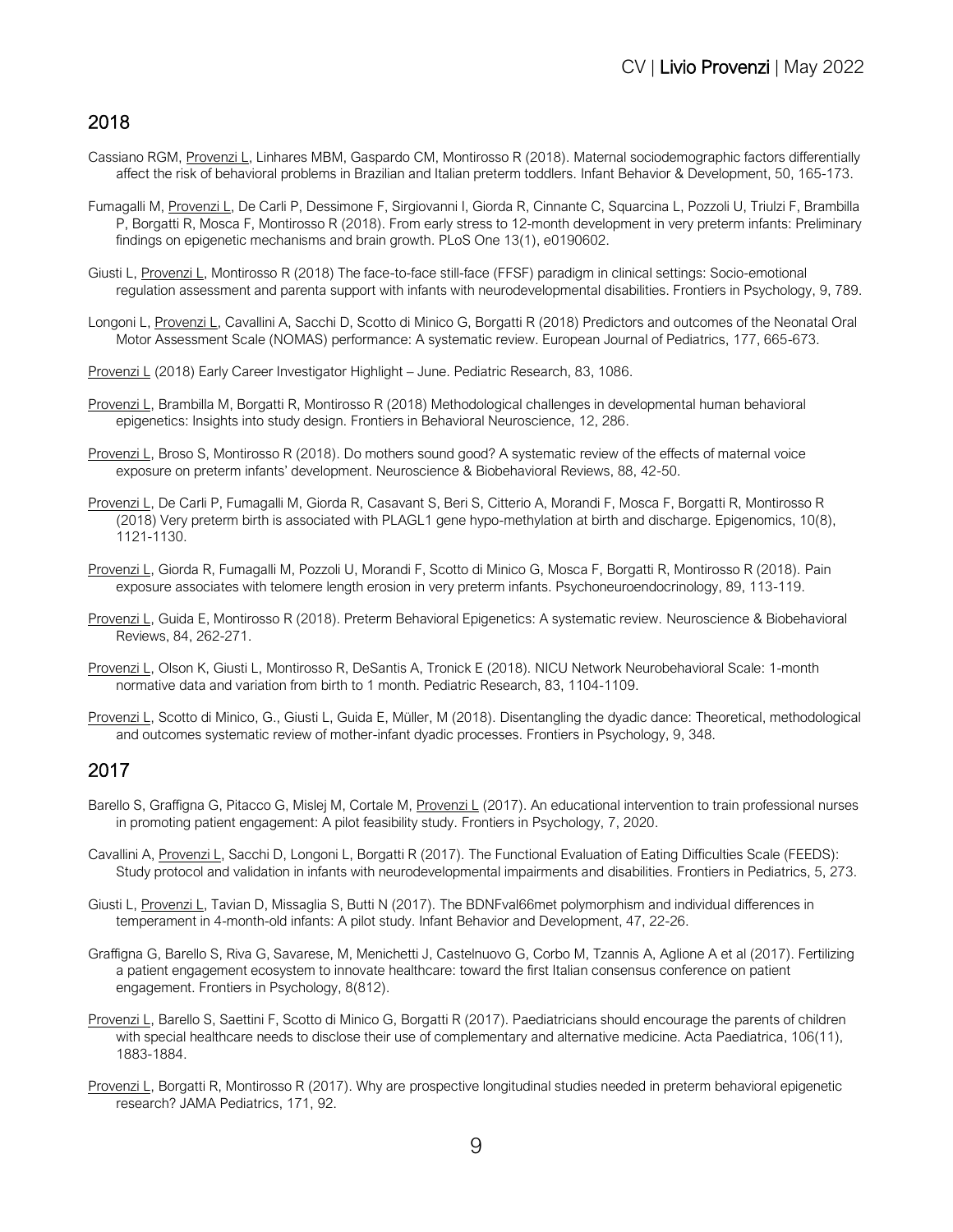- Provenzi L, Cassiano RGM, Scotto di Minico G, Linhares MBM, Montirosso R (2017). Study protocol for the Preschooler Assessment of Emotional Stress (PRES) procedure. Frontiers in Psychology, 8(1653).
- Provenzi L, Fumagalli M, Bernasconi F, Sirgiovanni I, Morandi F, Borgatti R, Montirosso R (2016). Very preterm and full-term infants' response to socio-emotional stress: The role of post-natal maternal bonding. Infancy, 22, 695-712.
- Provenzi L, Fumagalli M, Giorda R, Morandi F, Sirgiovanni I, Pozzoli U, Mosca F, Borgatti R, Montirosso R (2017). Maternal sensitivity buffers the assocaition between SLC6A4 methylation and socio-emotional stress response in 3-month-old full-term but not very preterm infants. Frontiers in Psychiatry, 8(171).
- Provenzi L, Menichetti J, Coin R, Aschieri F (2017). Psychological assessment as an intervention: application of collaborative techniques in clinical practice. Professional Psychology: Research & Practice, 48(2), 90-97.
- Provenzi L, Scotto di Minico G, Giorda R, Montirosso R (2017). Telomere length in preterm infants: A promising biomarker of early adversity and care in the neonatal Intensive Care Unit? Frontiers in Endocrinology, 8, 295.

- Montirosso R, Provenzi L, Fumagalli M, Sirgiovanni I, Giorda R, Pozzoli U, Beri S, Menozzi G, Tronick E, Morandi F, Mosca F, Borgatti R (2016). Serotonin transporter gene (SLC6A4) methylation associates with NICU stay and 3-month-old temperament in preterm infants. Child Development, 87, 38-48.
- Montirosso R, Provenzi L, Giorda R, Fumagalli M, Morandi F, Sirgiovanni I, Pozzoli U, Grunau R, Oberlander TF, Mosca F, Borgatti R (2016). SLC6A4 promoter region methylation and socio-emotional stress response in very preterm and full-term infants. Epigenomics, 8, 895-907.
- Montirosso R, Provenzi L, Tavian D, Missaglia S, Raggi M, Borgatti R (2016). COMTval158met polymorphism is associated with stress reactivity in 4-month-old infants. Infant Behavior and Development, 45, 71-82.
- Provenzi L, Barello S, Graffigna G, Fumagalli M, Sirgiovanni I, Savarese M, Montirosso R (2016). A Comparison of maternal and paternal experiences of becoming parents of a very preterm infant. Journal of Obstetric, Gynecologic, and Neonatal Nursing, 45, 528-541.
- Provenzi L, Giorda R, Beri S, Montirosso R (2016). SLC6A4 methylation as an epigenetic marker of life adversity exposures in humans: A systematic review of literature. Neuroscience & Biobehavioral Reviews, 71, 7-20.
- Provenzi L, Giusti L, Fumagalli M, Tasca H, Ciceri F, Menozzi G, Mosca F, Morandi F, Borgatti R, Montirosso R (2016). Painrelated stress in the Neonatal Intensive Care Unit and salivary cortisol reactivity to socio-emotional stress in 3-month-old very preterm infants. Psychoneuroendocrinology, 72, 161-165.
- Provenzi L, Giusti L, Montirosso R (2016). Do infants exhibit significant cortisol reactivity to the Face-to-Face Still-Face procedure? A narrative review and meta-analysis. Developmental Review, 42, 34-55.
- Provenzi L, Olson K, Montirosso R, Tronick E (2016). Infants, mothers, and dyadic contributions to stability and prediction of social stress response at 6 months. Developmental Psychology, 52, 1-8.
- Provenzi L, Saettini F, Barello S, Borgatti R (2016). Complementary and alternative medicine (CAM) for children with special health care needs: A comparative usage study in Italy. European Journal of Integrative Medicine, 8(2), 115-121.

- Montirosso R, Casini E, Provenzi L, Putnam S, Morandi F, Fedeli C, Borgatti R (2015). A categorical approach to infants' individual differences during the Still-Face paradigm. Infant Behavior and Development, 38, 67-76.
- Montirosso R, Provenzi L (2015). Implications of Epigenetics and Stress Regulation on Research and Developmental Care of Preterm Infants. Journal of Obstetric, Gynecologic, and Neonatal Nursing, 44, 174-182.
- Montirosso R, Provenzi L, Tavian D, Morandi F, Bonanomi A, Missaglia S, Tronick E, Borgatti R (2015). Social stress regulation in 4-month-old infants: Contribution of maternal social engagement and infants' 5-HTTLPR genotype. Early Human Development, 91, 173-179.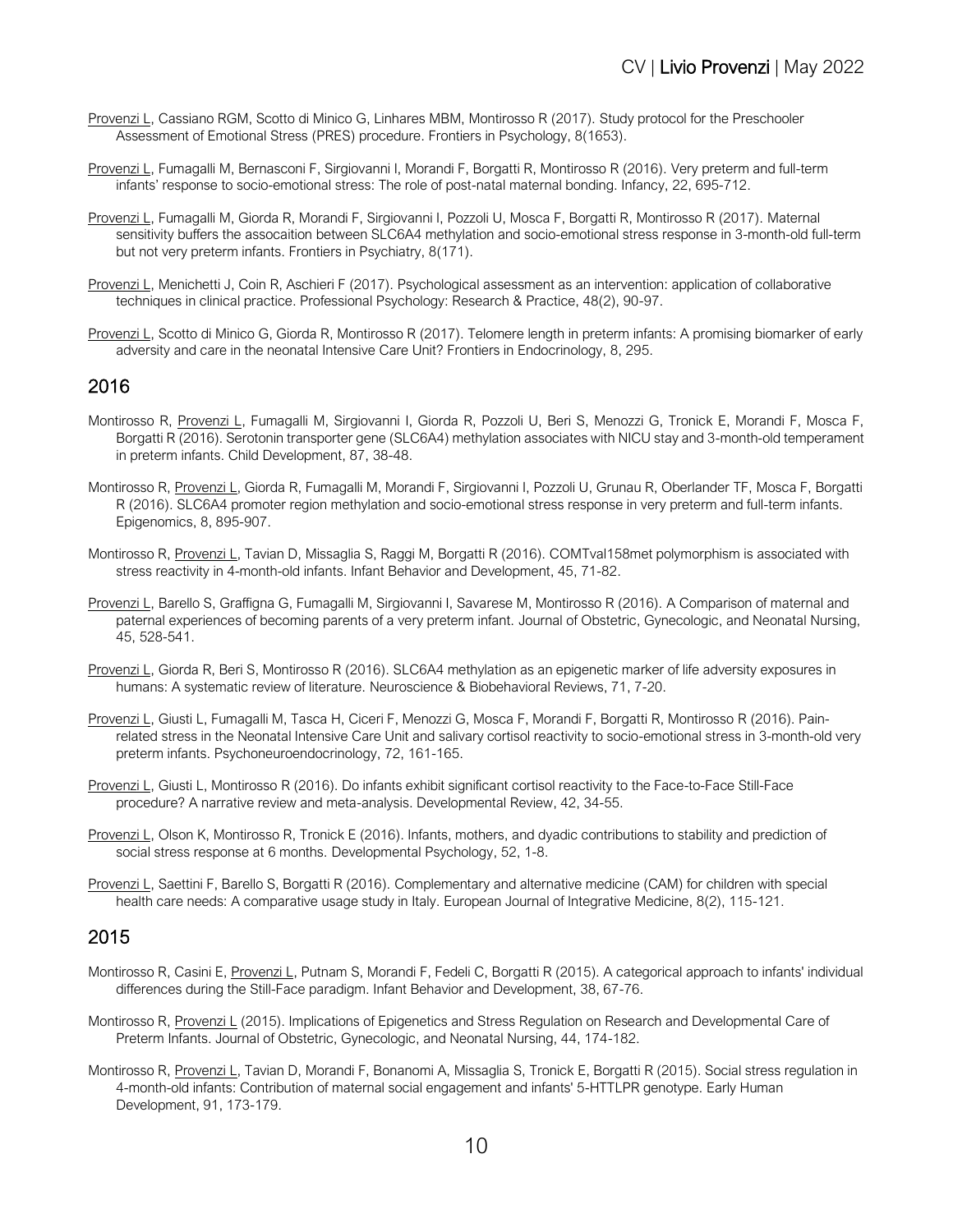- Provenzi L, Barello S (2015). Behavioral Epigenetics of Family-Centered Care in the Neonatal Intensive Care Unit. JAMA Pediatrics, 169, 697-698.
- Provenzi L, Borgatti R, Menozzi G, Montirosso R (2015). A dynamic system analysis of dyadic flexibility and stability across the Face-to-Face Still-Face procedure: application of the State Space Grid. Infant Behavior and Development, 38, 1-10.
- Provenzi L, Casini E, De Simone P, Reni G, Borgatti R, Montirosso R (2015). Mother-infant dyadic reparation and individual differences in vagal tone affect 4-month-old infants' social stress regulation. Journal of Experimental Child Psychology, 140, 158-170.
- Provenzi L, Fumagalli M, Sirgiovanni I, Giorda R, Pozzoli U, Morandi F, Beri S, Menozzi G, Mosca F, Borgatti R, Montirosso R (2015). Pain-related stress during the Neonatal Intensive Care Unit stay and SLC6A4 methylation in very preterm infants. Frontiers in Behavioral Neuroscience, 9, 1-9.
- Provenzi L, Montirosso R (2015). "Epigenethics" in the neonatal intensive care unit: Conveying complexity in health care for preterm children. JAMA Pediatrics, 169, 617-618.
- Provenzi L, Santoro E (2015). The lived experience of fathers of preterm infants in the Neonatal Intensive Care Unit: a systematic review of qualitative studies. Journal of Clinical Nursing, 24, 1784-1794.

#### $< 2014$

- Montirosso R, Provenzi L, Tronick E, Morandi F, Reni G, Borgatti R (2014). Vagal tone as a biomarker of long-term memory for a stressful social event at 4 months. Developmental Psychobiology, 56, 1564-1574.
- Montirosso R, Provenzi L, Calciolari G, Borgatti R, NEO-ACQUA Study Group (2012). Measuring maternal stress and perceived support in 25 Italian NICUs. Acta Paediatrica, 101, 136-142.
- Montirosso R, Morandi F, D'Aloisio C, Berna A, Provenzi L, Borgatti R (2009). International classification of functioning, disability and health in children with congenital central hypoventilation syndrome. Disability and Rehabilitation, 31, S144-S152.

#### **BOOKS**

- Provenzi L, Grumi S, Borgatti R (in progress) Family-centered care in child disability: Theory, research, and practice. Springer.
- Provenzi L (2021) Psicobiologia dello sviluppo: Principi, processi, applicazioni. Carocci.
- Provenzi L, Montirosso R (2020). Developmental Human Behavioral Epigenetics: Principles, Methods, Evidence, and Future Directions. Academic Press.

#### **CHAPTERS**

- Provenzi L, Rinaldi E, Tronick E (2021). Le paradigme du "Visage impassible": Régulation du stress dans la dyade mère-bébé. In: Smith J (ed.) Le grand livre des 1000 premiers jours de vie. Dunod Editeur: Paris (FR).
- Montirosso R, Provenzi L (2017). Implications of epigenetics in developmental care of preterm infants in the NICU: Preterm Behavioral Epigenetics. In: Filippa M, Kuhn P, Westrup B (eds.) Early vocal contact and preterm infant brain development: Bridging the gaps between research and practice, 295-310. Springer International Publishing: Cham (CH).
- Provenzi L, Barello S, Graffigna G (2016). Caregiver Engagement in the Neonatal Intensive Care Unit: Parental Needs, Engagement Milestones, and Action Priorities for Neonatal Healthcare of Preterm Infants. In: Graffigna G, Barello S, Triberti S (eds.) Patient Engagement: A consumer-centered model to innovate healthcare, 94-107. De Gruyter Open: Warsaw (PL).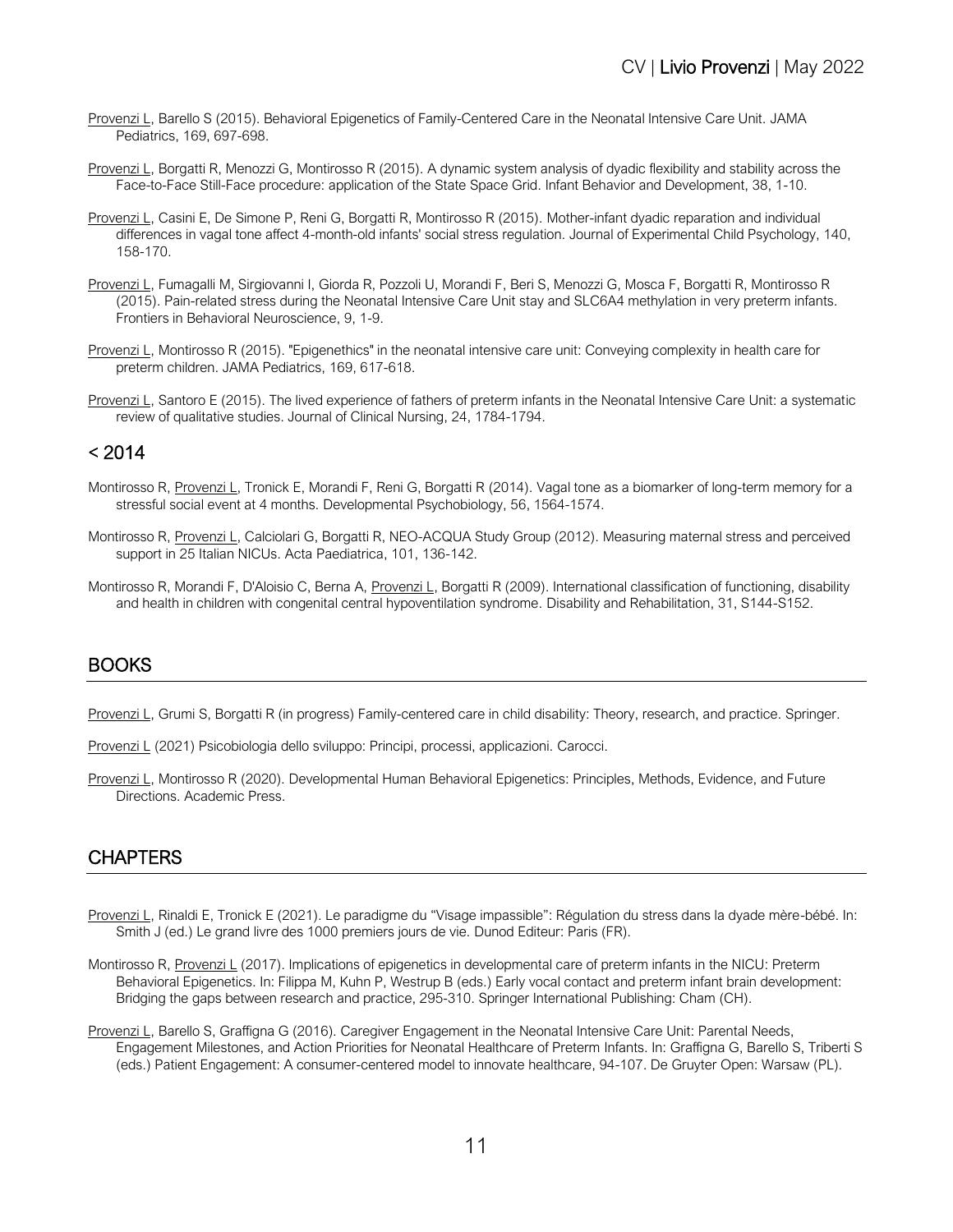- Provenzi L, Borgatti R, Montirosso R (2016). The light side of preterm behavioral epigenetics. An epigenetic perspective on caregiver engagement. In: Graffigna G (ed.) Patient engagement and participation for effective healthcare reform. IGI Global: Hershey, PA (USA).
- Putnam SP, Gartstein MA, Montirosso R, Provenzi L, Wang Z (2018). Summary and future directions. In: Gartstein Ma, Putnam SP (eds.) Toddlers, Parents and Culture: Findings from the joint effort toddler temperament consortium. Routledge: London.

#### EDITED SPECIAL ISSUES

- Montirosso R, Provenzi L, Tronick E (2018-2019) Risk and protective factors associated with early adversity and development: Evidence from human and animal research. Frontiers in Behavioral Neuroscience.
- Provenzi L, Gori M, Signorini S, Maffongelli L (2020-2021) Understanding the socio-emotional and socio-cognitive developmental pathways in children with sensory impairment. Frontiers in Psychology.
- Provenzi L, Grumi S (2020-2021) The early epigenetic determinants of social stress and emotion regulation in young infants and children. International Journal of Environmental Research and Public Health.
- Rodrigo MJ, Provenzi L (2020-2021) neural and epigenetic factors in parenting: Individual differences and dyadic processes. Brain Sciences.

### CHAIRED SYMPOSIUMS

- Provenzi L, Barone L (2021) La genitorialità come fattore protettivo per lo sviluppo: Una prospettiva evolutiva dai primi mesi di vita all'adolescenza. XXXIII Congresso Nazionale AIP, Sezione Psicologia dello Sviluppo e dell'Educazione. Bari (Italy), September.
- Provenzi L (2020) How adverse caregiving conditions affect offspring developmental trajectories: Evidence form longitudinal studies. International Society for Psychoneuroendocrinology (ISPNE) annual congress. Virtual, August.
- Carter S, Provenzi L (2020) Fathers' neurobiology: Evidence from human studies and animal models research. International Society for Psychoneuroendocrinology (ISPNE) annual congress. Virtual, August.
- Provenzi L, Cirulli F (2019) How early adversities get under the skin. A behavioral epigenetic perspective across human development. International Society for Psychoneuroendocrinology (ISPNE) annual congress. Milan (Italy), August.
- Provenzi L, Fananas L (2019) Biomarkers of stress and care in the preterm infants. Evidence from animal models and human studies. International Society for Psychoneuroendocrinology (ISPNE) annual congress. Milan (Italy), August.
- Provenzi L, Conradt E, Oberlander T (2018) How early experiences get under the skin: Epigenetic mechanisms linking adversity exposure, maternal care and infants' developmental outcomes. World Association of Infant Mental Health (WAIMH) biennial congress. Rome (Italy), August.

# KEYNOTES AND INVITED TALKS

- Provenzi L (2021) The hidden pandemic: Psychobiological footprints of prenatal COVID-related stress. COVGEN meeting. Chicago (USA), November.
- Provenzi L (2021) Under the skin: Behavioral epigenetics and early stress in preterm infants. IX Update Course on Childhood Neurorehabilitation, Fondazione Mariani. Padova (Italy), November.
- Provenzi L (2021) The hidden pandemic: Psychobiological footprints of pandemic-related stress in pediatric populations. IBRO Webinar: Neuroscience & COVID-19. Virtual, July.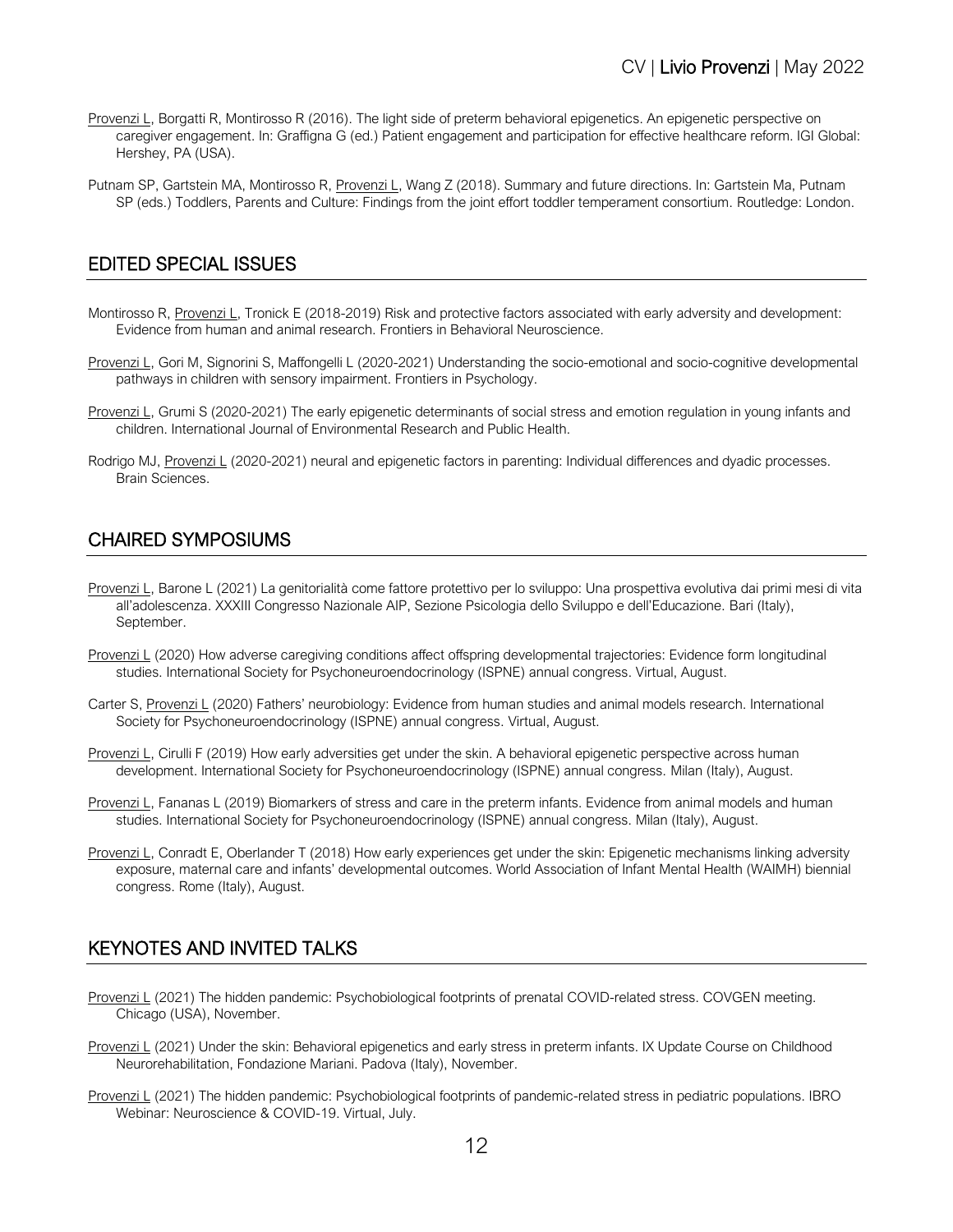- Provenzi L (2021) Epigenetic fingerprints of separation and closeness: Insights for NICU care. 8<sup>th</sup> SCENE symposium. Tallinn (Estonia), May.
- Provenzi L (2020) Life getting under the skin. Epigenetic mechanisms and developmental programming in preterm infants. 2020 Science and Soul Congress. Lisbon (Portugal), February.
- Provenzi L (2020) Epigenetic fingerprints: Psychobiological insights into human emotional connections. Swiss Center for Affective Sciences. Geneve (CH), November.
- Provenzi L (2019) Epigenetic regulation by early adverse experiences in the NICU: Biochemical pathways to preterm infants' outcomes. Conference: When sense makes sense. Glasgow (Scotland), May.

### OTHER SELECTED ORAL PRESENTATIONS

- Livio Provenzi, Fabiana Mambretti, Marco Villa, Serena Grumi, Andrea Citterio, Emanuela Bertazzoli, Giacomo Biasucci, Lidia Decembrino, Rossana Falcone, Barbara Gardella, Roberta Longo, Renata Nacinovich, Camilla Pisoni, Federico Prefumo, Simona Orcesi, Barbara Scelsa, Roberto Giorda, Renato Borgatti, MOM-COPE Study Group (2021) La pandemia nascosta: Impronte epigenetiche dello stress prenatale durante l'emergenza COVID-19. XXXIII Congresso Nazionale AIP, Sezione Psicologia dello Sviluppo e dell'Educazione. Bari (Italy), September.
- Provenzi L (2019) Preterm Behavioral Epigenetics: DNA methylation and telomere length regulation as biomarkers of early adversities and developmental risk in very preterm infants. Poland, April 6<sup>th</sup>-9<sup>th</sup>. XXVII European Congress of Psychiatry (EPA).
- Provenzi L (2019) Through the mirror: Supporting parenting through video-feedback in Italy. Hungary, November.  $7<sup>th</sup>$  SCENE symposium.
- Provenzi L (2017) Stress exposure associates with telomere length erosion in very preterm infants. Italy, October. From activity to interactivity.
- Provenzi L (2017) Voices from the rollercoaster: Becoming mothers and fathers in the NICU. Belgium, September. 5<sup>th</sup> SCENE symposium.
- Provenzi L (2017) Preterm Behavioral Epigenetics. Italy, January. XIX National Congress of the Italian Society of Perinatal Medicine.
- Provenzi L (2016) How DNA methylation of stress-related genes contribute to the socio-emotional development of very preterm infants? Italy, September. Early Experience and Sensitive Periods in Development.

### POSTERS

- Livio Provenzi, Fabiana Mambretti, Marco Villa, Serena Grumi, Andrea Citterio, Emanuela Bertazzoli, Giacomo Biasucci, Lidia Decembrino, Rossana Falcone, Barbara Gardella, Roberta Longo, Renata Nacinovich, Camilla Pisoni, Federico Prefumo, Simona Orcesi, Barbara Scelsa, Roberto Giorda, Renato Borgatti, MOM-COPE Study Group (2021) The hidden pandemic: COVID-19-related stress, SLC6A4 methylation, and infants' temperament at 3 months. International Society for Psychoneuroendocrinology (ISPNE) annual congress. Virtual, September.
- Eleonora Fullone, Livio Provenzi, Fabiana Mambretti, Marco Villa, Serena Grumi, Andrea Citterio, Emanuela Bertazzoli, Giacomo Biasucci, Lidia Decembrino, Rossana Falcone, Barbara Gardella, Roberta Longo, Renata Nacinovich, Camilla Pisoni, Federico Prefumo, Simona Orcesi, Barbara Scelsa, Roberto Giorda, Renato Borgatti, MOM-COPE Study Group (2021) The hidden pandemic: The hidden pandemic: COVID-19-related maternal prenatal stress may affect infants' SLC6A4 methylation at birth and temperament at 3 months. International Society of Developmental Psychobiology. Chicago (USA), November.
- Provenzi L, Giorda R, Fumagalli M, Morandi F, Sotto di Minico G, Mosca F, Borgatti R, Montirosso R (2019) NICU-related stress exposure, telomere length erosion and HPA axis stress reactivity in very preterm infants. Baltimore MD, March 22<sup>nd</sup>. Society for Research in Child Development.